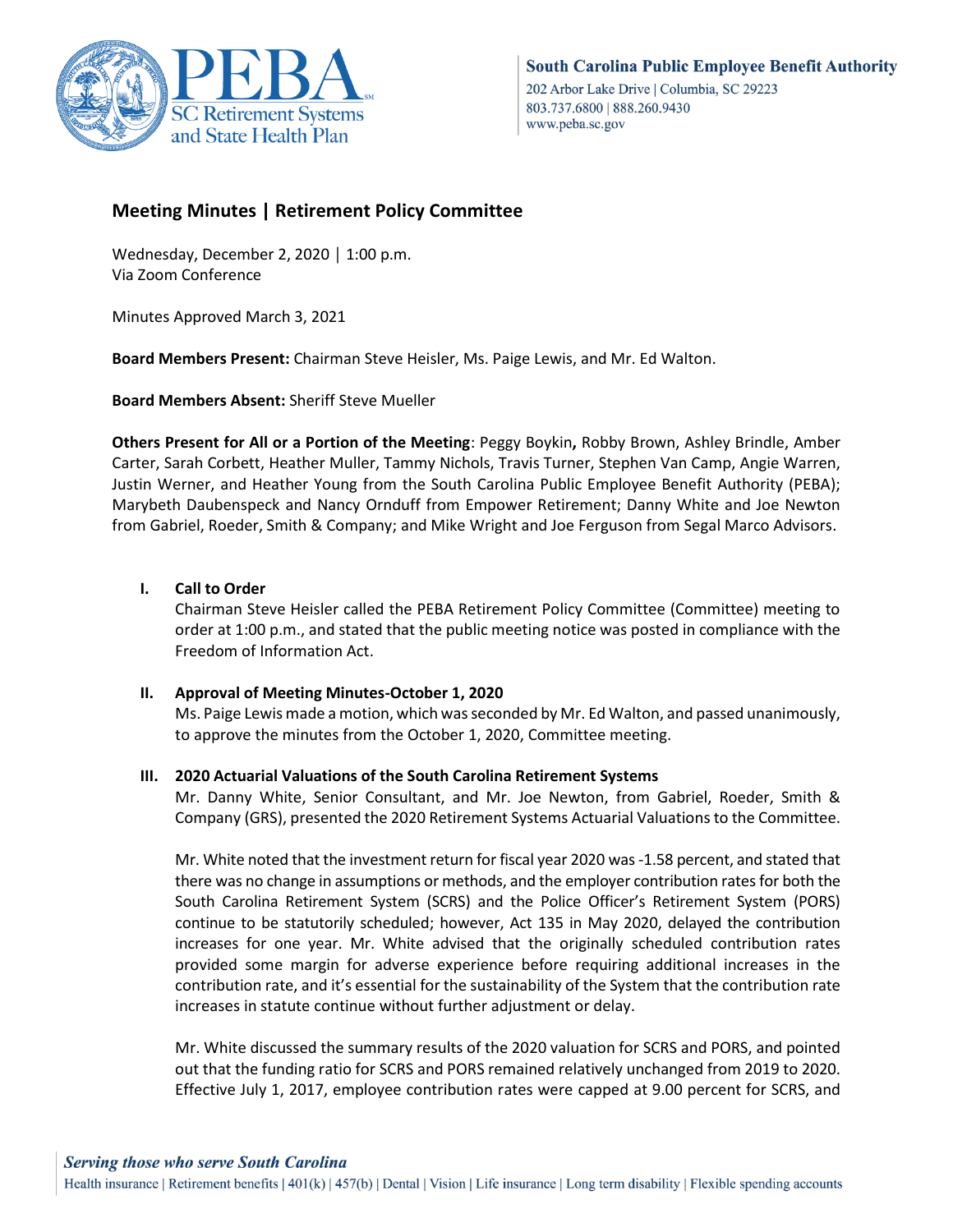9.75 percent for PORS. Mr. White added that the calculated funding period for SCRS decreased from 22 years in 2019 to 20 years in 2020. Similarly, the calculated funding period for PORS decreased from 20 years in 2019 to 18 years in 2020. Mr. White advised that the maximum funding period for SCRS and PORS was 28 years in 2019, and is 27 years for 2020. It was noted that positive amortization on the unfunded liability is reached once a funding period of approximately 20 years is obtained.

Mr. White also provided the Valuation results for the Judges and Solicitors Retirement System (JSRS); the General Assembly Retirement System (GARS); the South Carolina National Guard Retirement (SCNG) System; and the contributions necessary for each system.

Mr. White concluded his presentation by reviewing historical and projected liability and assets for both SCRS and PORS.

Chairman Heisler made a motion, which was seconded by Ms. Paige Lewis, and approved unanimously, that the Retirement Policy Committee recommend to the PEBA Board that it receive as information the actuarial valuations of SCRS, PORS, JSRS, GARS, and SCNG as of July 1, 2020; and, adopt the employer contributions for JSRS, GARS, and SCNG recommended therein, to be effective July 1, 2021.

#### **IV. Defined Contribution Quarterly Reports**

Mr. Mike Wright and Mr. Joe Ferguson from Segal Marco Advisors presented the South Carolina Defined Contribution Plans report for the quarter ending September 30, 2020. Mr. Wright provided a market overview, and stated that U.S. equity remained positive with a third-quarter return of 9.2 percent, and U.S. fixed income was also positive with a return of 0.6 percent for the third quarter. Mr. Wright advised however, the global and US economy numbers are still trending far below their 2019 levels, due to the impact of COVID-19.

Mr. Ferguson reviewed the State Optional Retirement Program (State ORP) investment performance for the third quarter of 2020, and reported that none of the investment options in the current MassMutual lineup are under informal review, and reminded the Committee that the Board approved the removal of a balanced fund and addition of an international equity index fund, which are scheduled to take place in January 2021.

Mr. Ferguson stated that Voya will replace MetLife as a record keeper in the State ORP during a transition to take place over December 2020/January 2021.

Mr. Ferguson also reminded the Committee that the Board approved the removal of the CREF Social Choice and TIAA-CREF Real Estate Securities funds, and the addition of an international equity index fund, which will take place in January 2021.

Mr. Ferguson advised that the CREF Inflation Linked Bond placed below its index for the three and five-year periods, and is in the bottom half of its peer group universe. Segal Marco will continue to monitor this investment option on an informal basis.

Mr. Ferguson reviewed the scheduled lineup changes for AIG that the Board approved including the removal of the Vanguard Healthcare Fund, and the addition of an international equity index fund. The Vanguard Institutional Index, T. Rowe Price Large Cap Growth, and Vanguard Target